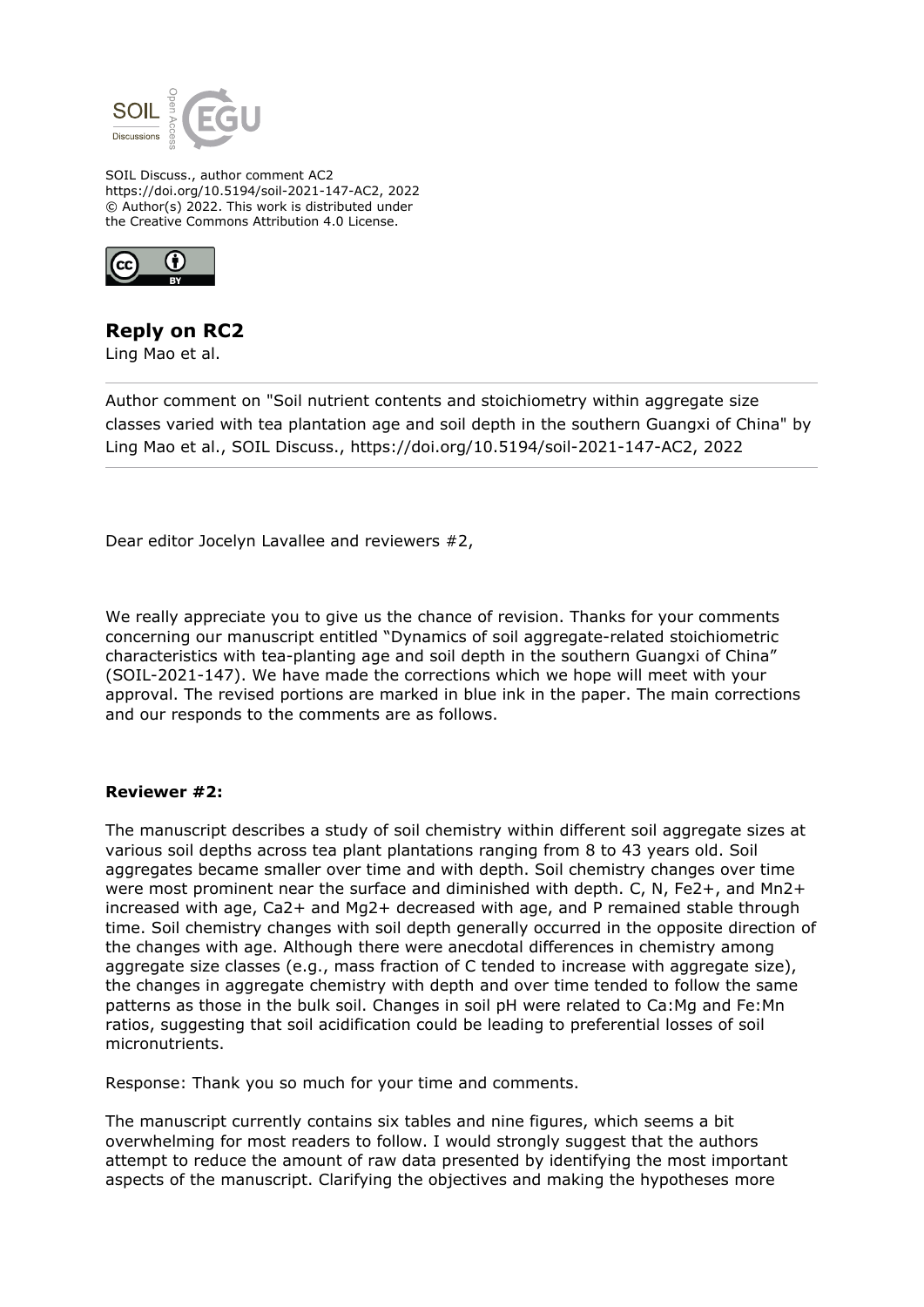specific would help to provide this focus. In my opinion, the changes in the absolute values of soil nutrients are more relevant than the changes in the ratios of the nutrients (stoichiometry). Therefore, my suggestion would be to move Tables 2-6 into the supplemental and replace them with a single ANOVA table to summarize the stoichiometry findings (e.g., the last 5 rows of Table S1).

Response: Revised. Please see the revised Tables 1-3 and S1-S5, and Figures 2-8.

I believe it is important to provide more details about the site locations and management practices in the materials and methods section. Considering that one of the main aims of this manuscript is to quantify soil nutrient changes through time, it may be necessary to provide some details about the typical annual inputs (e.g., manure, inorganic fertilizers, and litter) and typical outputs (removal of tea for harvest), including approximate annual quantities and nutrient contents. It would also be helpful to provide more information about the site locations – for example, whether the tea plantations are managed by a single entity or managed independently.

Response: Revised (L 117-131).

The "*Baimao* tea" refers to a major cultivar in such area, and the ages of these tea plantations are distinct. Tea plantations were both experimental trials (Guangxi University) and commercial plantings, and were managed by different owners. In the tea-planting course, tillage method is no tillage and tea-planting density is almost 6  $\times$  10<sup>4</sup> plants  $ha^{-1}$ . Herbicides were not applied and yellow sticky boards were used to prohibit pests, because the color may attract pests and get them stuck on the boards. In addition, all tea plants were subjected to slight pruning in September each year.

An annual fertilizer regime in tea plantations is shown below. Both 0.65 Mg ha<sup>-1</sup> complex fertilizer (granule, N-P<sub>2</sub>O<sub>5</sub>-K<sub>2</sub>O: 18%-6%-6%) and 12 Mg ha<sup>-1</sup> swine manure (slurry,  $N-P_2O_5-K_2O$ : 0.54%-0.48%-0.36%) were applied yearly in mid-November as the basal fertilizer at the surrounding region vertically below tree crown. Subsequently, the top-dressing, applied to the site treated with replenished basal fertilizer, was replenished 3 times per year. Both 1.2 Mg ha<sup>-1</sup> complex fertilizer and 0.5 Mg ha<sup>-1</sup> urea were applied onto soil surface in mid-March, while  $0.65$  Mg ha<sup>-1</sup> complex fertilizer and  $0.3$  Mg ha<sup>-1</sup> urea were applied in late-June and in early-September.

The authors may want to consider bringing the Figure S1 map into the main text to help with this, as the map shows that the sites are randomly located in space, which helps to mitigate the concern of pseudoreplication.

Response: Revised. Please see the revised Figure 1.

The statistical analyses may require some additional considerations to be sufficiently robust. First, the current two-way ANOVA tests the effects of soil depth and time on the variables (i.e., nutrient concentrations or ratios) within each aggregate size class (e.g., > 2 mm). However, the authors draw many comparisons about differences in those variables among the aggregate size classes (e.g., L221-223), but these differences were not tested statistically. Therefore, my suggestion is to add aggregate size class as an explanatory variable in the ANOVA. Second, for each statistical test, comparisons are being made between all soil depths (4) and times (4), for a total of 16 comparisons. However, according to the statistical methods description, no adjustment is currently being made to compensate for these multiple post-hoc comparisons, and therefore the reported p-values are likely too small. To address this, I suggest using an accepted post-hoc adjustment for multiple comparisons such as Tukey's HSD test. Since this will likely change the significance of some effects, the results and discussion may need to be revised accordingly.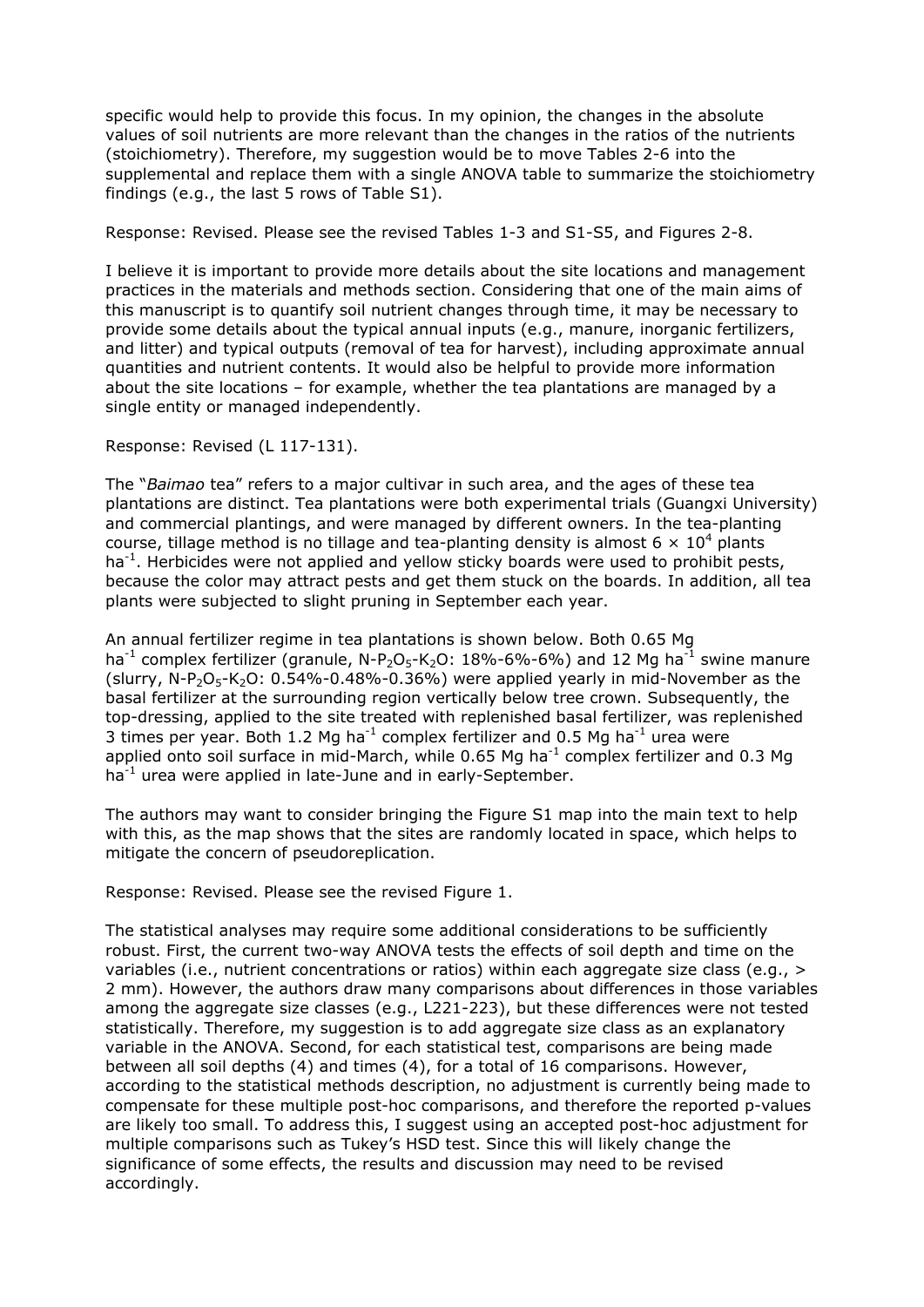Response: Revised (L 206-211). In this study, SPSS 22.0 was used for statistic analysis. Means were tested by the Tukey's HSD and significance was used at *P* < 0.05. Two-way analysis of variance (ANOVA) was taken for exploring the effects of soil depth, tea plantation age, and their interactions on the physico-chemical properties of bulk soil. Three-way ANOVA was taken for exploring the effects of soil depth, tea plantation age, aggregate size, and their interactions on the physico-chemical properties of soil aggregates. Moreover, please see the revised Tables (1-3 and S1-S5) and Figures (2-8).

The manuscript requires revisions for grammar.

L1, elsewhere: Suggest changing "stoichiometric characteristics" to "nutrient stoichiometry."

Response: Revised (L 1 and elsewhere).

L1, elsewhere: Suggest changing "tea-planting age" to "tea plantation age."

Response: Revised (L 1 and elsewhere).

L9, elsewhere: "sort of effective way" could be "a tool."

Response: Revised (L 9 and elsewhere).

L14, elsewhere: "at the aggregate scales" could be "within aggregates."

Response: Revised (L 13 and elsewhere).

L22-24: Leaching was not measured in this study, so it seems overreaching to include this in the abstract.

Response: We deleted this inaccurate sentence.

L24-27: The comparison of C and N to other tea plantations is somewhat arbitrary, as soil types may be drastically different among the plantations. I suggest removing these sentences.

Response: We deleted this inaccurate sentence.

L30-32: What is the cause of soil acidification, and how could it be mitigated?

Response: The causes of soil acidification in tea plantation ecosystems were as follows. 1) The losses of soil Ca<sup>2+</sup> and Mg<sup>2+</sup>, especially the Ca<sup>2+</sup>, could lead to the soil acidification. 2) Tea, as an Al cumulating crop, is able to cumulate Al in leaves. Soil acidification in the teaplanting course was due to the substantial tea litterfall into the soil annually via trimmed branches and leaves. 3) The rhizosphere deposition of massive organic acids (i.e., malate, lemon acid, and oxalate acid) around the tea roots could provoke localized acidification. 4) For increasing the output of tea, tea plantations needed to apply N fertilizers (i.e., urea and NH<sub>4</sub><sup>+</sup>-N), thus leading to soil acidification by the NH<sub>4</sub><sup>+</sup> nitration. In general, reducing the loss of soil  $Ca^{2+}$  and increasing the application of organic fertilizer could alleviate soil acidification in tea plantations.

L30-32: Since Mn2+ toxicity was not measured in the study, it does not need to be mentioned in the abstract.

Response: We deleted this inaccurate sentence.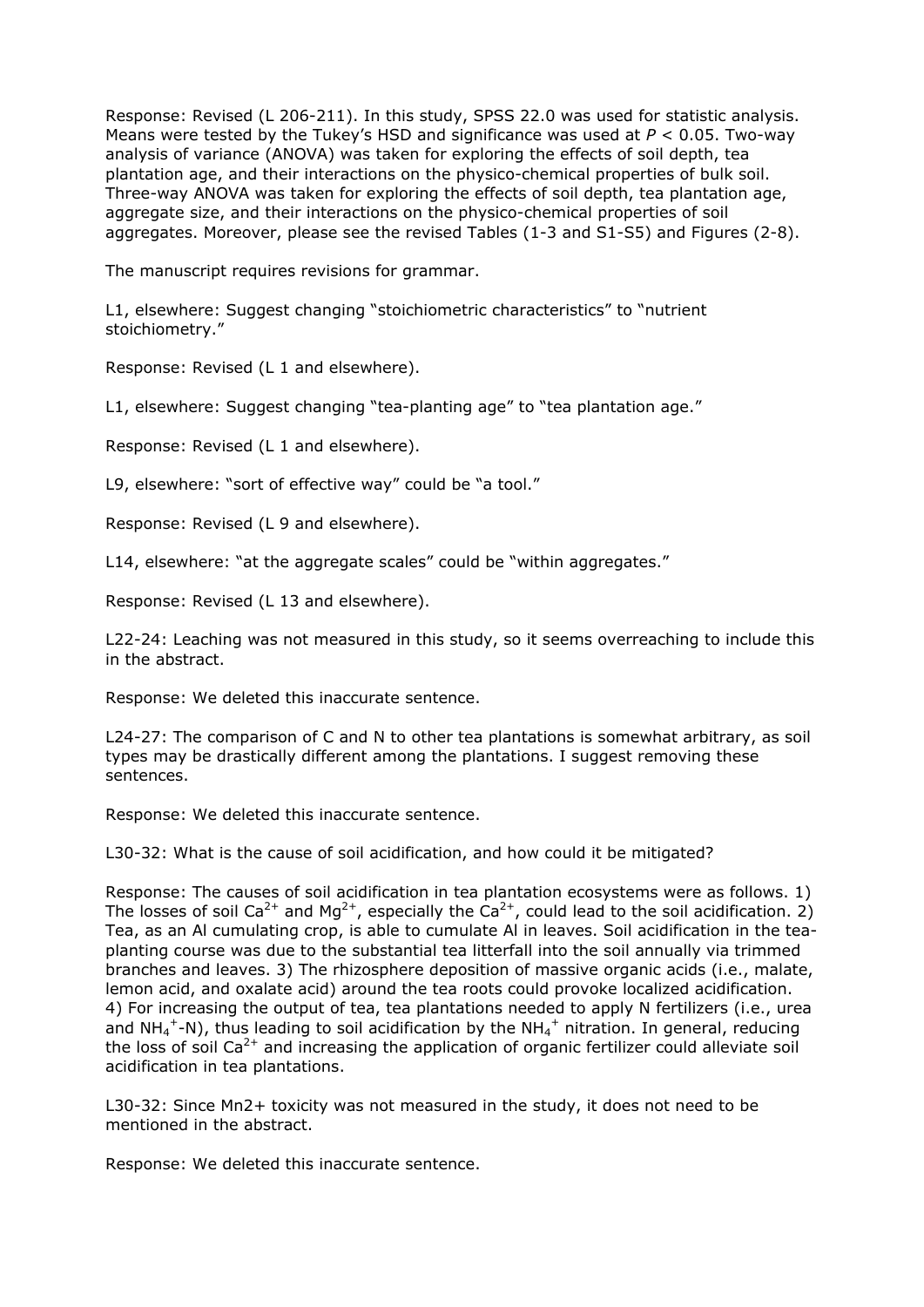L34: This only provided information about the tea-plantation agroecosystem, not "global terrestrial ecosystems."

Response: Revised (L 28-29).

L56: The term "lower ratio" is ambiguous. Please indicate what is considered high vs. low.

Response: We deleted this inaccurate sentence.

L66-68: Did this study measure total C or organic C? If there were carbonates present at depth, then the total C:N ratio would be much different than the OC:N ratio.

Response: In this study, we measured soil organic C and soil inorganic C was not measured. Because the inorganic C content in most soils is very low, and the turnover period is relatively long. It is mainly a chemical process, which has little relationship with soil fertility, and is often ignored by soil researchers. Moreover, in this study region, the exposed soil horizon occurs early in the Mesozoic, which gradually formed the Ultisols agrotype, and we have not found the carbonates in the deep soil layer.

L85-99: This paragraph seems like it might be more informative at the beginning of the introduction.

Response: Revised (L 34-48).

L107: "assumed" could be "hypothesized."

Response: Revised (L 105).

L129-133: Most readers will be familiar with space-for-time substitution, so it is probably not necessary to describe the concept in great detail here.

Response: We deleted this redundant sentence.

L139-140: "Each of the four tea plantation age groups was replicated in five locations for a total of 20 experimental units"

Response: Revised (L 144-145).

L142: "space self-correlation" could be "spatial autocorrelation."

Response: Revised (L 146).

L146-148: Strictly speaking, this description indicates that the study measured surface litter (a stock), rather than litterfall (a rate). Measuring litterfall would require keeping the newly falling litter separate from the existing surface litter (e.g., litterfall traps) and measuring over a certain period of time (e.g., 1 year).

Response: Revised (L 150).

L152: What was the surface area of each soil sample?

Response: Revised (L 160).

L156, elsewhere: "subjected to filtration" could be "sieved."

Response: Revised (L 162 and elsewhere).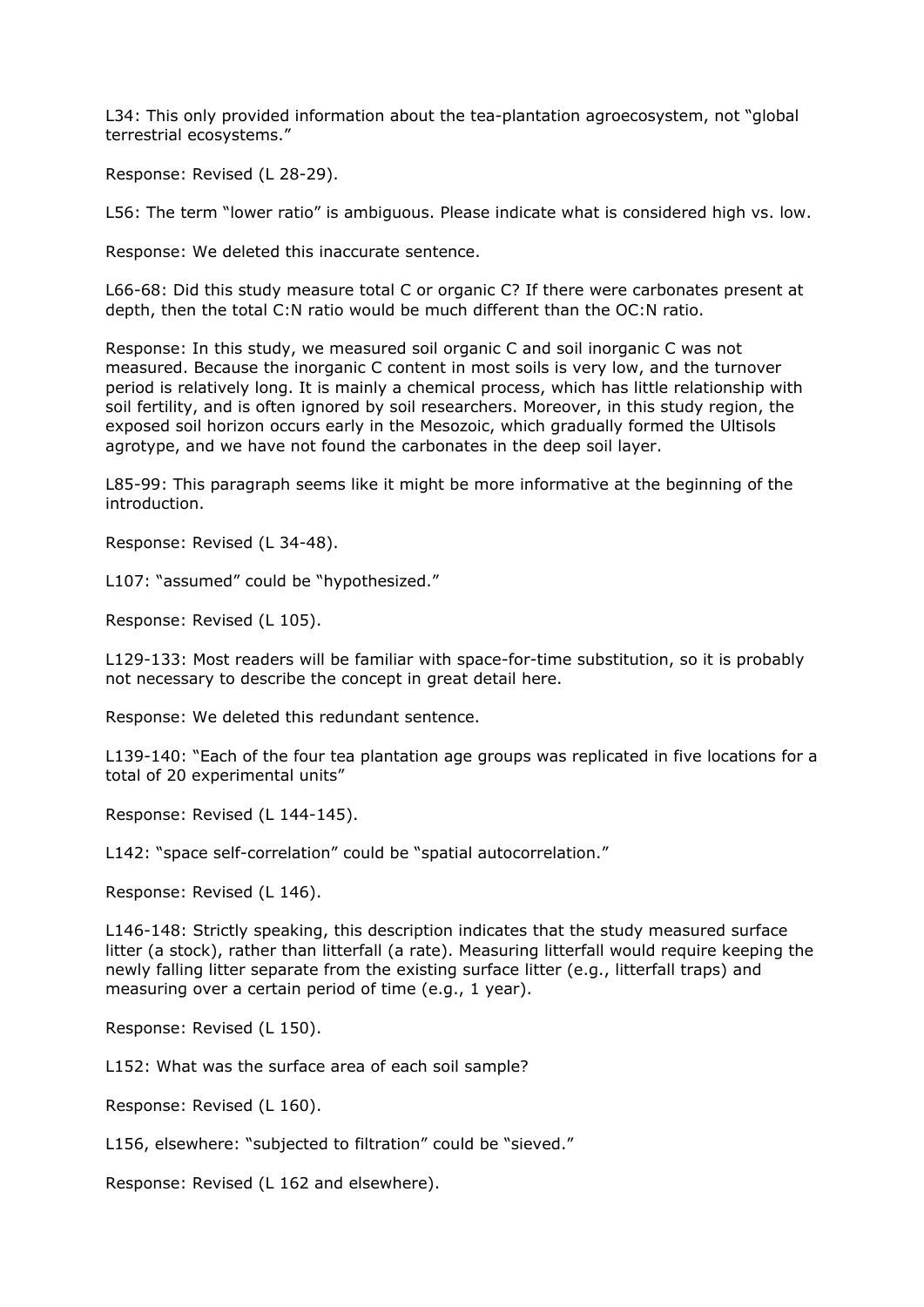L158-159: Please define all symbols and abbreviations (V and Ø).

Response: Revised (L 165).

L165: Should "vertical" be "horizontal?"

Response: The composite soil specimens were soaked by the aqua destillata for 15 min, and afterwards were oscillated in the VERTICAL direction for 15 min at the 1  $s^{-1}$  oscillating rate and 5 cm amplitude.

L179, elsewhere: "abstracted" could be "determined."

Response: Revised (L 186 and elsewhere).

L190: Are the "parallel specimens" check standards?

Response: Revised (L 196-198). In this study, 5 standard specimens (GBW-07401), 5 blank specimens, and 80 parallel specimens (accounted for 20% of the total soil specimens) were used to control quality, and the error between parallel specimen and experimental specimen was controlled in 5%.

193-197: Please clarify how the mean weight diameter of aggregates is being used to infer aggregate stability.

Response: Revised (L 201). The mean weight diameter (MWD, mm) was utilized to indicate the stability of soil aggregates. To be specific, if the MWD value is higher, the aggregate stability is stronger.

L202: Please state the alpha value (e.g.,  $p = 0.05$ ) used to determine significance.

Response: Revised (L 206-207).

L205-265: P-values should be stated throughout the results section. Any significant interactions should also be noted.

Response: Revised (L 214-278).

L207, elsewhere: "remarkable" or "remarkably" could be "significant" or "significantly" if the implication is that they are statistically significant.

Response: Revised (L 216 and elsewhere).

L224, L249: It is not clear which metric these values were "elevated" above.

Response: Revised (L 232-234 and 257-262).

L231, elsewhere: Differences in nutrient concentrations and ratios among aggregate sizes classes were not statistically tested. Please include statistical tests.

Response: Revised. Please see the revised Tables S1-S5 and Figures 2-8.

L233: It is not clear which source of variation is being discussed with the statement "did not show remarkable variation." For example, does this mean variation by age, by depth, or by aggregate size?

Response: Revised (L 246-247).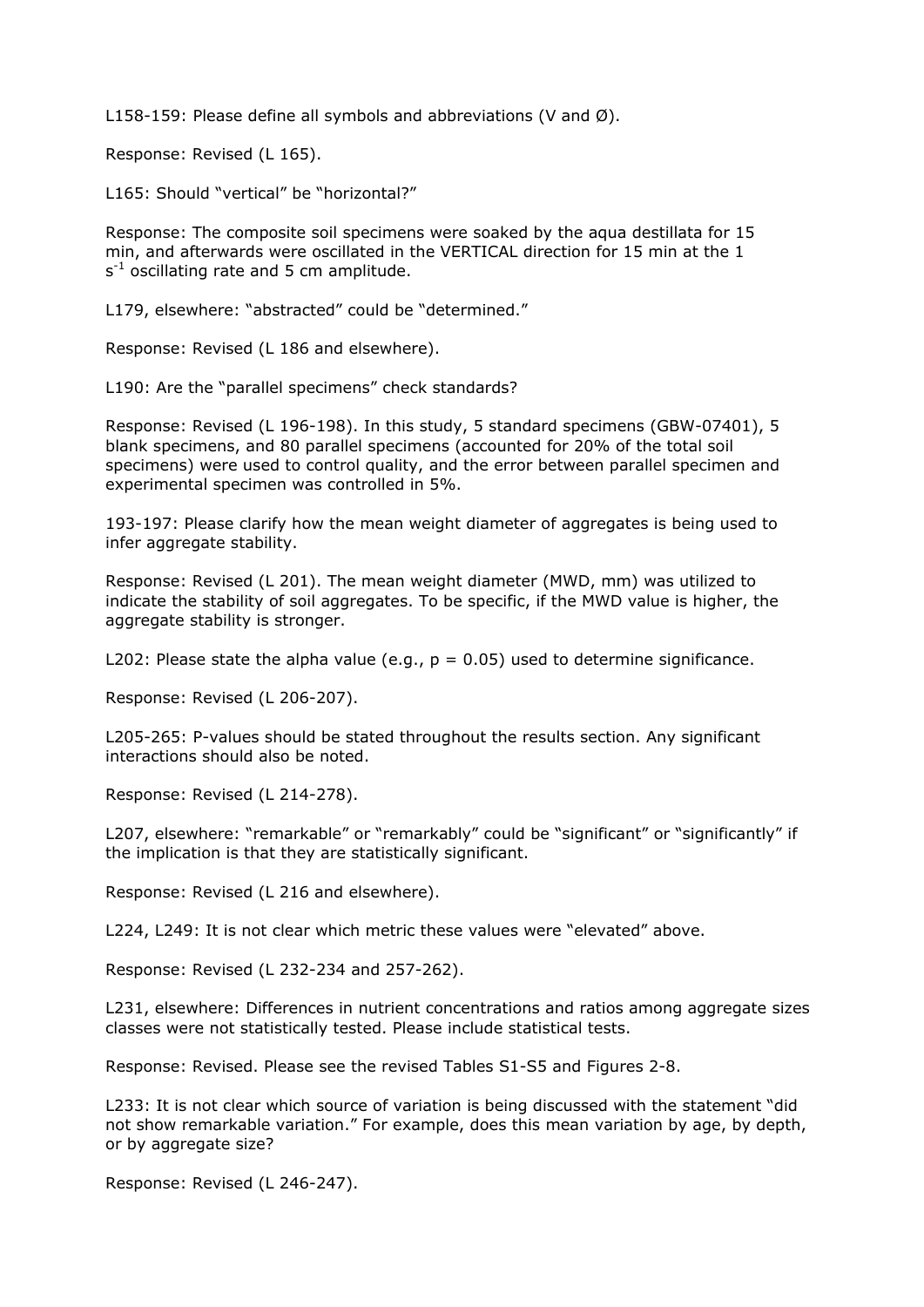L243-244: "mainly distributed" could be "more concentrated."

Response: Revised (L 255-256).

L256-257: "ratios were evenly distributed in" could be "did not vary among."

Response: Revised (L 270).

L262-265: Should Figure 9 be described here?

Response: We have moved this figure into the supplement.

L270-273: What are the potential explanations for higher coarse macroaggregates in the 17-year plantations compared to the other ages? Are the younger plantations managed differently than the older plantations in way that would lead to this outcome? Or was there something specific about that age-group that made them different than the others (e.g., more manure was applied for several years prior to this study)?

Response: Revised (L 286-298). According to the hierarchical concept of soil aggregates, the quality of plant litter returning to the soil determines the distribution of decomposition products of litter in different sizes of aggregates, which ultimately impacts the aggregate composition. In the early (8-17 years) period of tea planting, tea litter displayed greater availability (as indicated by the lower litter C/N ratio), revealing that the decomposition products of litter were easily combined into the coarse macroaggregates, hence fostering the formation of coarse macroaggregates. Reversely, in the middle (17-25 years) and late (25-43 years) periods of tea planting, tea plants naturally encountered aging processes and litter was progressively subjected to humification, which induced the decomposition of coarse macroaggregates into microaggregates. Moreover, the reduced litter amount and covering area after 17 years of tea planting enhanced the rainfall eluviation and artificial interferences (i.e., pruning of tea plants and application of fertilizers), which also caused the destruction of coarse macroaggregates.

L318, elsewhere: "organic matters/OMs" could be "organic matter/OM."

Response: Revised (L 330 and elsewhere).

L322: Please clarify what is meant by "propelled the causal links."

Response: Revised (L 333-334).

L341-346: Changes in soil texture are longer-term processes that would not be expected to change over this time period.

Response: Yes. This study revealed that significant increases in the OC and TN contents were accompanied by no significant variation in the clay content during the process of tea growth, because soil OC and TN contents primarily depend on fertilization, tillage, root exudates, and litter remains, but soil clay content is mainly controlled by its parent material.

L485-503: The conclusions section is nearly identical to the abstract. I would suggest revising the abstract to include a broader opening to provide context for the study (i.e., land use change and tea plantations) and reducing the scope of results given in the abstract.

Response: Revised (L 8-29).